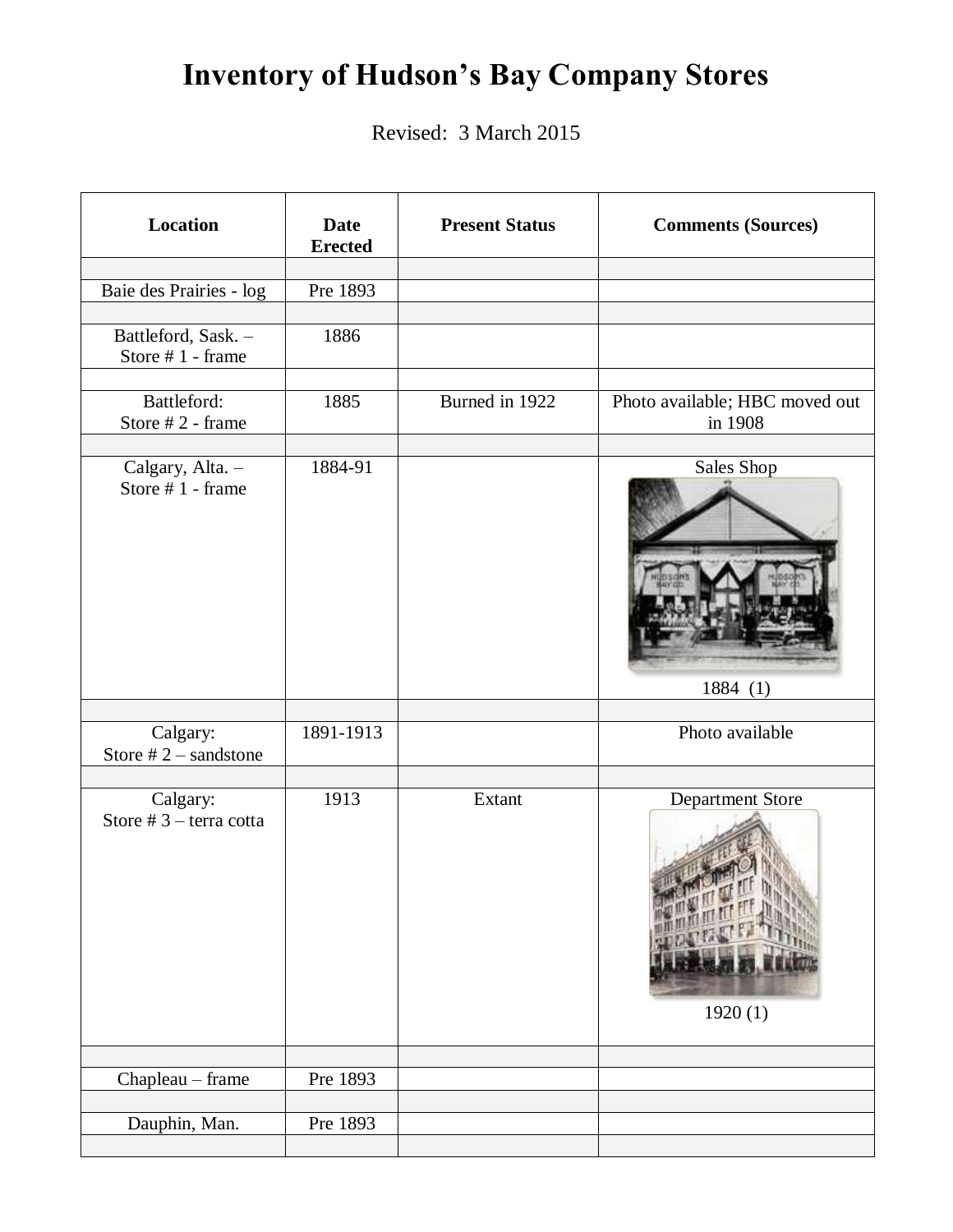| <b>Location</b>                               | <b>Date</b><br><b>Erected</b> | <b>Present Status</b> | <b>Comments (Sources)</b>                      |
|-----------------------------------------------|-------------------------------|-----------------------|------------------------------------------------|
| Delorraine, Man.                              | Pre 1893                      |                       |                                                |
| Edmonton, Alta. -<br>Store $# 1$ – frame      | 1890                          |                       | Saleshop<br><b>FUZINGNIER RAY -</b><br>1894(1) |
| Edmonton:<br>Store $# 2$ – frame              |                               |                       |                                                |
| Edmonton:<br>Store # $3$ – brick              | c1902                         |                       | Photo available                                |
| Edmonton:<br>Store # $4$ – stone              | 1913                          |                       | Department Store<br>1940(1)                    |
| Flin Flon                                     | $\overline{?}$                |                       | Post 1940?                                     |
| Fort MacLeod, Alta. -<br>brick                | Pre 1893                      |                       | Photo available                                |
| Fort Qu'Appelle, Sask<br>Store $# 1$ – frame. | Pre 1893                      | Demolished            | Photo available                                |
| Fort Qu'Appelle:<br>Store $# 2$ – frame       |                               | Demolished            | Photo available                                |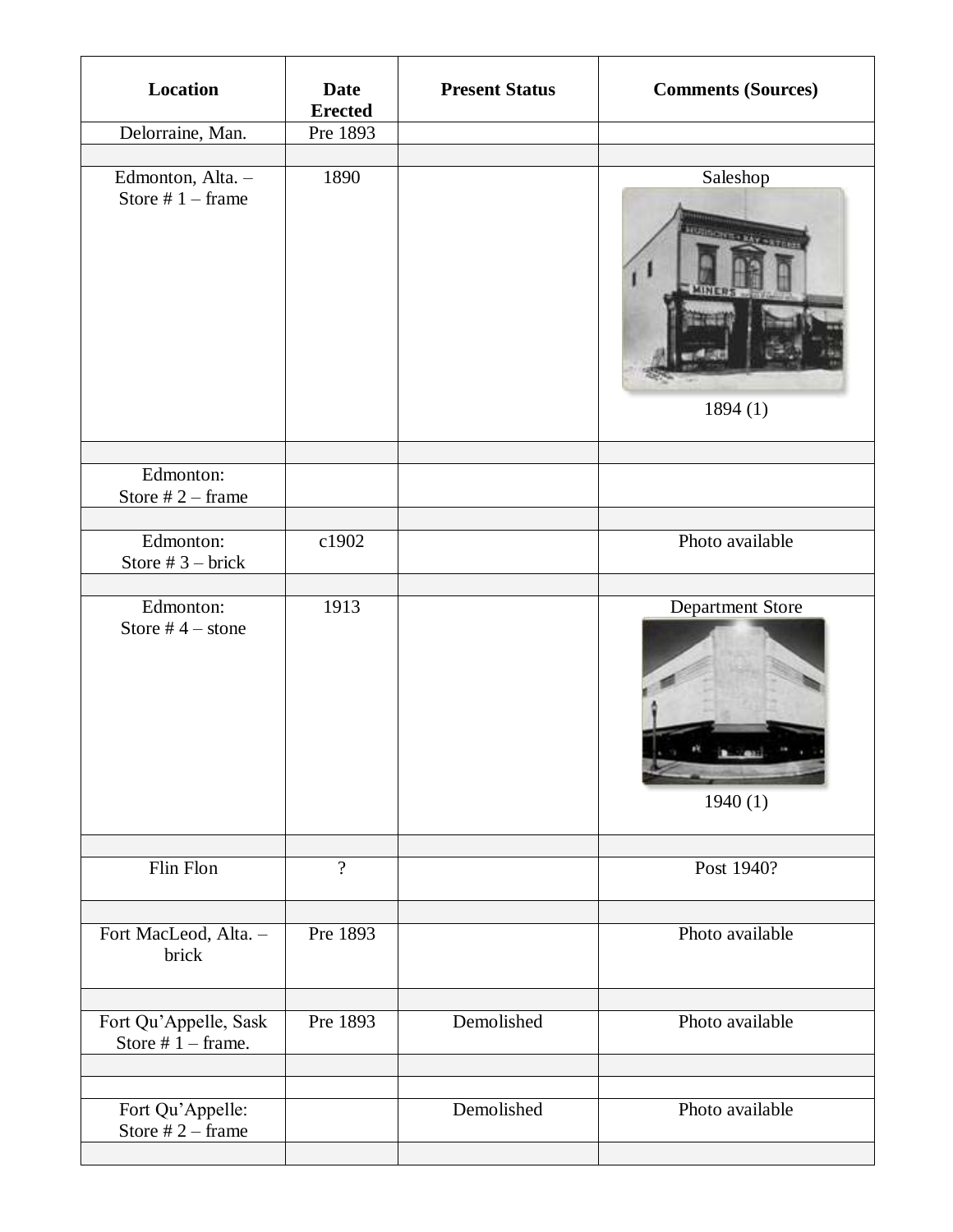| <b>Location</b>                                 | <b>Date</b><br><b>Erected</b> | <b>Present Status</b>                                       | <b>Comments (Sources)</b>       |
|-------------------------------------------------|-------------------------------|-------------------------------------------------------------|---------------------------------|
| Fort Qu'Appelle: Store #<br>$3 - brick &$ stone | 1897                          | Provincial Heritage<br>Property                             | Saleshop<br>1897(6)<br>1988 (2) |
| Fort William, Ont. -<br>brick                   | Pre 1893                      |                                                             | Photo available                 |
| Kamloops, B.C. -<br>Store $# 1 - brick$         | Pre 1893                      |                                                             | Photo available                 |
| Kamloops:<br>Store $# 2$ – brick                | 1912(?)                       |                                                             | Photo available                 |
| Keewatin                                        | Pre 1893                      |                                                             |                                 |
| Kenora, Ont. - brick                            | c1900                         |                                                             | Photo available                 |
| Langley, B.C.                                   | Pre 1893                      |                                                             |                                 |
| Lethbridge, Alta.                               | Pre 1893                      |                                                             | Photo available                 |
| Lower Fort Garry, Man.                          | Pre 1893                      | Demolished – replica<br>rebuilt - National<br>Historic Site | Photo available                 |
| Manitou, Man. - frame                           | Pre 1893                      |                                                             |                                 |
| Mattawa                                         | Pre 1893                      |                                                             |                                 |
| Morden, Man.                                    | Pre 1893                      |                                                             |                                 |
| Nelson, B.C. -<br>Store #1 brick                | 1902                          |                                                             | Photo available                 |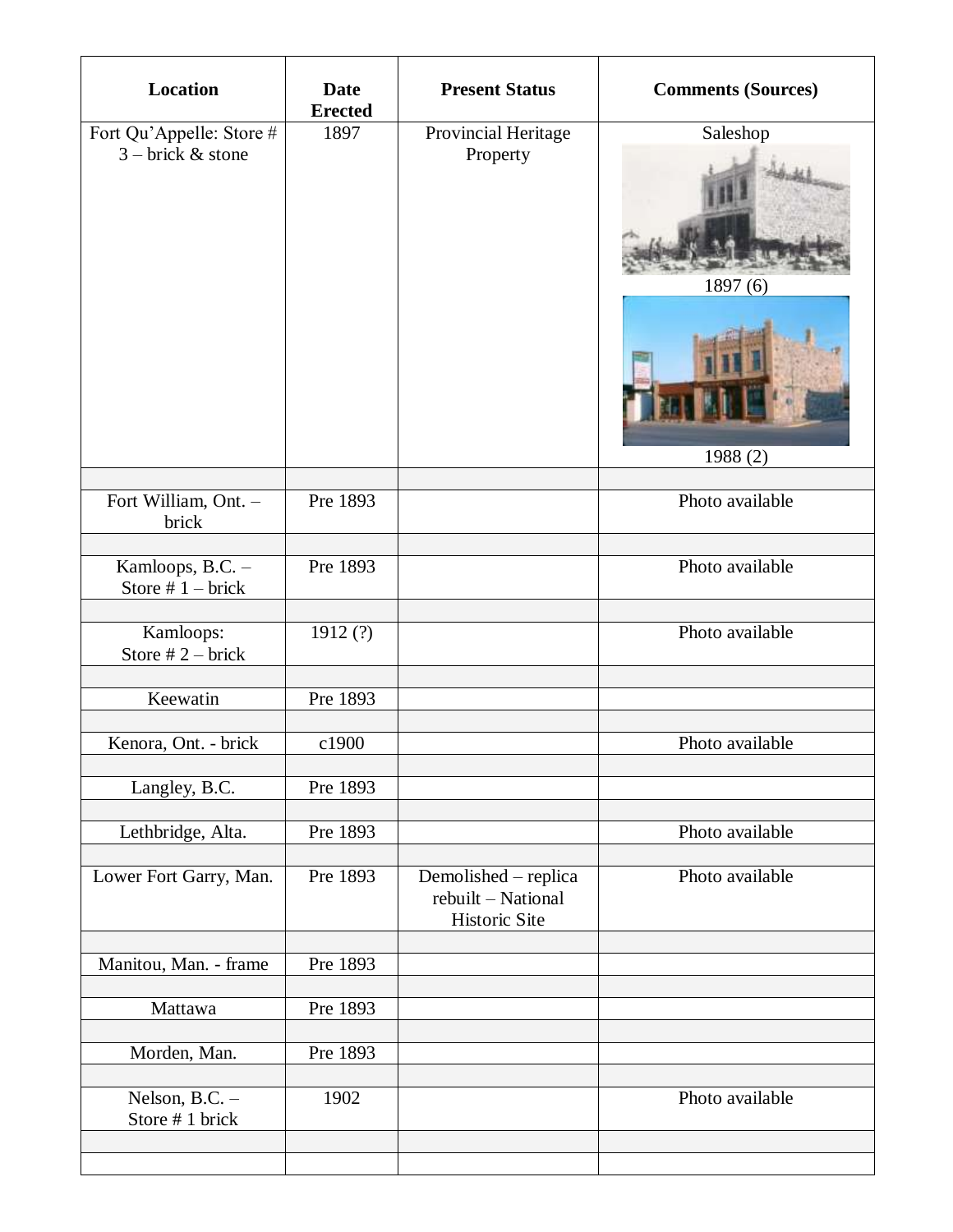| Location                                  | <b>Date</b><br><b>Erected</b> | <b>Present Status</b> | <b>Comments (Sources)</b>                                                      |
|-------------------------------------------|-------------------------------|-----------------------|--------------------------------------------------------------------------------|
| Nelson:<br>Store $# 2$ – brick            | 1910                          |                       |                                                                                |
| Pincher Creek, Alta. -<br>frame           | Pre 1893                      |                       | Photo available                                                                |
| Portage La Prairie, Man.<br>$-$ brick     | Pre 1893                      |                       | Photo available                                                                |
| Prince Albert, Sask -<br>Store #1 - frame |                               |                       | Photo available                                                                |
| Prince Albert:<br>Store #2 - brick        | Pre 1893                      |                       | Photo available                                                                |
| Rat Portage                               | Pre 1893                      |                       |                                                                                |
| Regina                                    | 1940ish                       |                       | Department Store<br>Converted to businesses<br>2006(3)                         |
| Riding Mountain, Man.                     | Pre 1893                      |                       |                                                                                |
| Russell, Man.                             | Pre 1893                      |                       |                                                                                |
| Saskatoon, Sask.                          | 1922                          |                       | Department Store<br>Existing building -<br>bought from J.C. Cairns<br>1930 91) |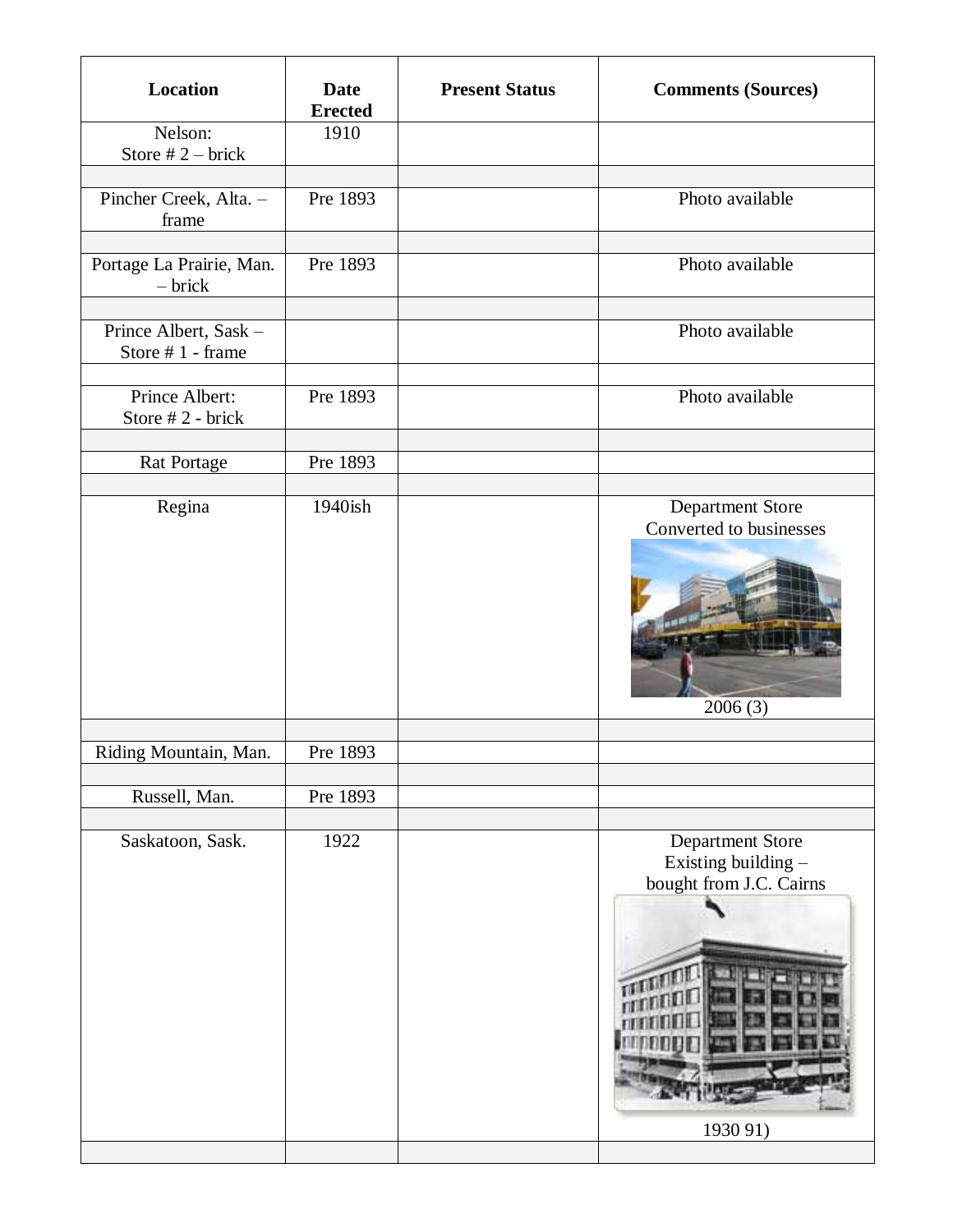| Location                                 | <b>Date</b><br><b>Erected</b> | <b>Present Status</b>  | <b>Comments (Sources)</b>    |
|------------------------------------------|-------------------------------|------------------------|------------------------------|
| Shoal lake, Man.                         | Pre 1893                      |                        |                              |
| Sudbury, Ont. - frame                    | Pre 1893                      |                        | Photo available              |
| Touchwood Hills, Sask.<br>$-\log$        | Pre 1893                      | Demolished - post 1909 | Photo available              |
| Vancouver, B.C. -<br>Store $# 1$ – frame | Pre 1893                      |                        | Saleshop<br>1887(1)          |
|                                          |                               |                        |                              |
| Vancouver:<br>Store $# 2$ – brick        | 1892                          |                        | Department Store<br>1897(1)  |
|                                          |                               |                        |                              |
| Vancouver:<br>Store $# 3$ – terra cotta  | 1914                          | Extant                 | Department Store<br>C191491) |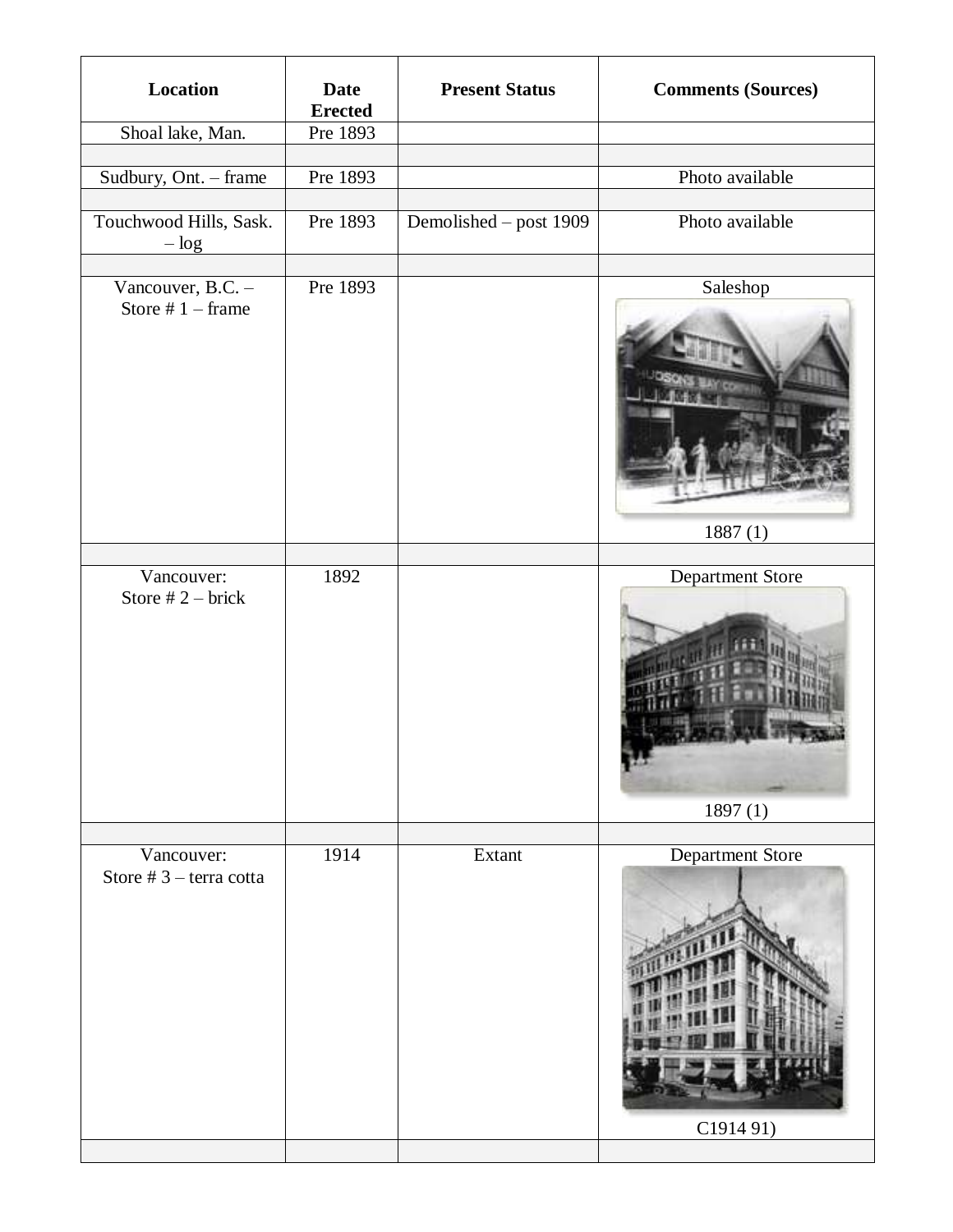| Location                                   | <b>Date</b><br><b>Erected</b> | <b>Present Status</b> | <b>Comments (Sources)</b>   |
|--------------------------------------------|-------------------------------|-----------------------|-----------------------------|
| Vernon, B.C.<br>Store $# 1$ – frame        | c1887                         |                       | Photo available             |
| Vernon:<br>Store #2 - brick                | 1897                          |                       | Photo available             |
| Vernon:<br>Store $# 3$ – terra cotta $(?)$ | 1912                          | $\overline{?}$        | Photo available             |
| Victoria, B.C.                             | Pre 1893                      |                       |                             |
| Victoria, B.C.                             | 1921                          |                       | Department Store<br>1921(1) |
| Whitewood, Sask.                           | Pre 1893                      |                       |                             |
| Winnipeg, Man. -<br>Store #1 - brick       | 1882                          |                       | Saleshop<br>1881(1)         |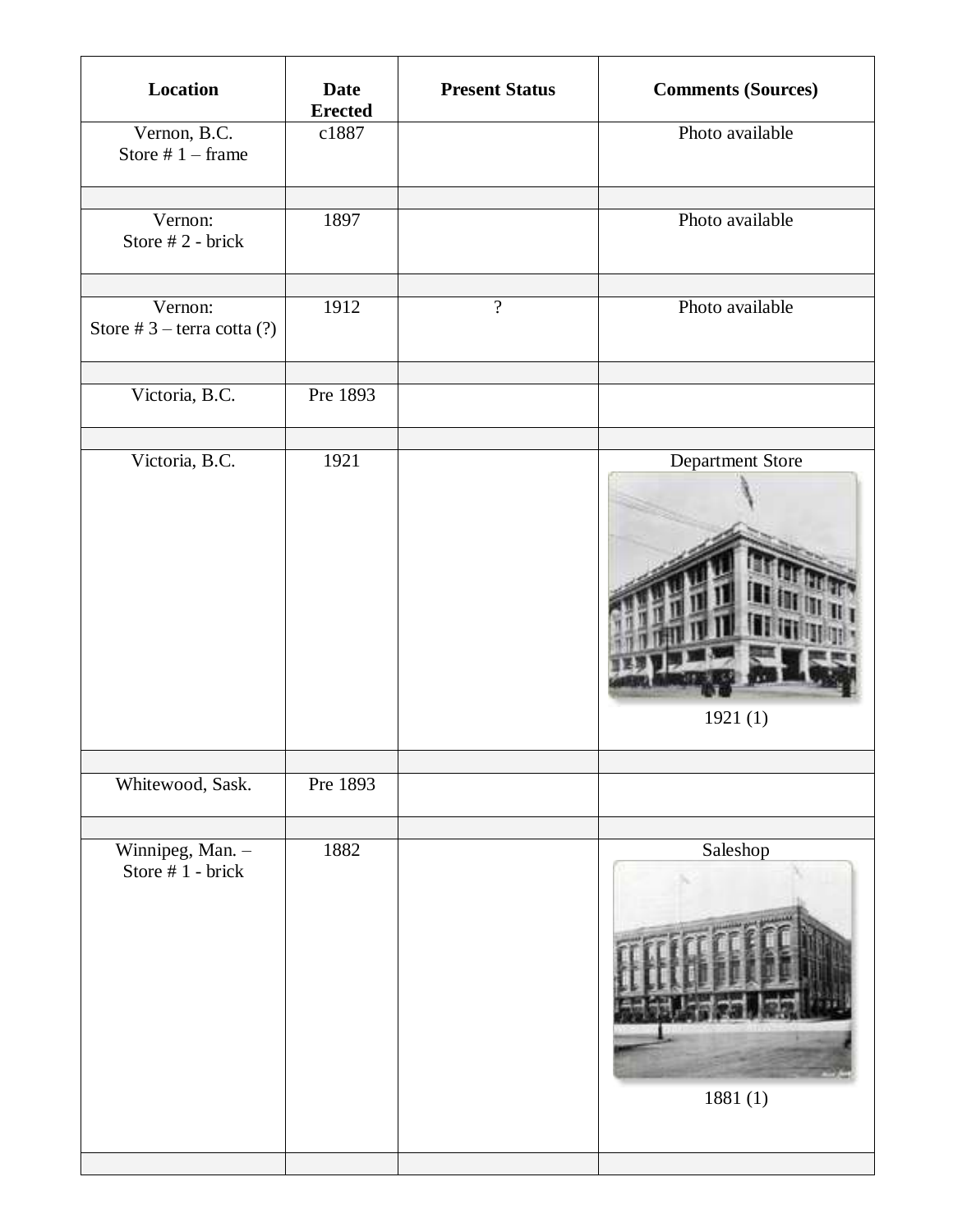| Location                              | <b>Date</b><br><b>Erected</b> | <b>Present Status</b>          | <b>Comments (Sources)</b>                                  |
|---------------------------------------|-------------------------------|--------------------------------|------------------------------------------------------------|
| Winnipeg:<br>Store #2                 | 1926                          |                                | Department Store<br><b>Dubson's Bug Company</b><br>1926(1) |
| Yorkton, Sask. -<br>Store #1 - brick  | 1898                          |                                | Saleshop<br>c.1900-1903 $(5)$                              |
| Yorkton:<br>Store $# 2$ – terra cotta | $1911-12$                     | Municipal Heritage<br>Property | Department Store<br>C1912(4)<br>2005(3)                    |

## SOURCES:

- (1) HBC Store photos: <http://www.hbcheritage.ca/hbcheritage/history/timeline/early/home>
- (2) Heritage Branch, Sask. Gov't, Frank Korvemaker
- (3) Frank Korvemaker, Regina
- (4) Postcard